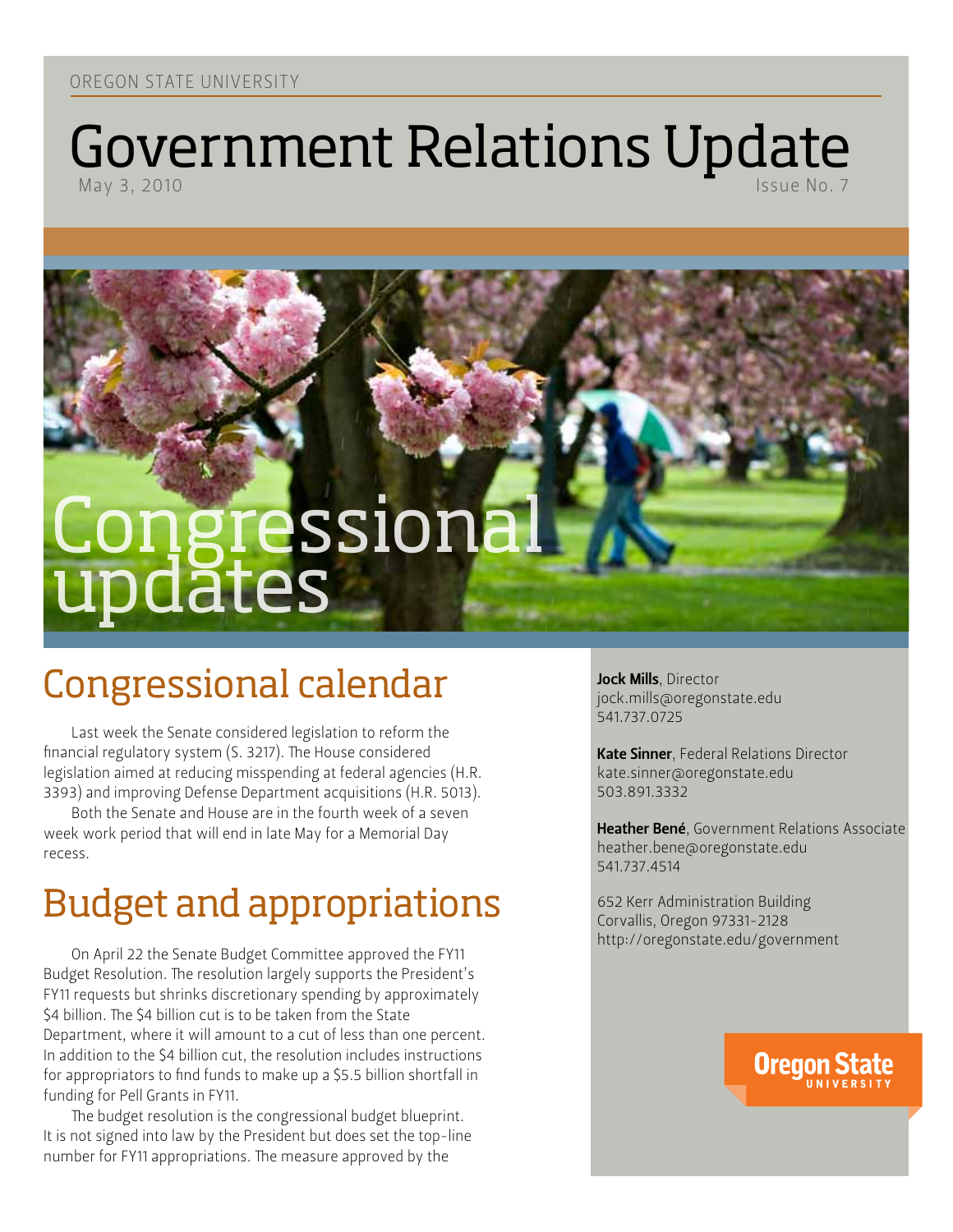committee includes reconciliation instructions that enable Congress to use the reconciliation process for tax and other revenue measures, allowing such bills to pass the Senate with a majority vote, rather than the 60 votes needed to overcome a filibuster.

It appears that the resolution will also enable another jobs bill and the extension of expired tax provisions, including the estate tax.

Senate Democratic leaders hope the Senate will approve the budget resolution before the Memorial Day recess, but they may not take it to the Senate floor if House Democrats decide not to move their own version. House Democrats are concerned that votes on the budget resolution could be used against vulnerable Democrats in the fall elections. Without a budget resolution, Congress could still move ahead on the FY11 appropriations bills but could not use the reconciliation process.

### America COMPETES reauthorization

Last week the House Science Committee approved the America COMPETES Reauthorization. The legislation builds on the original bill which was passed in 2007 by supporting robust budgets for the National Science Foundation, the Department of Energy Office of Science, and the National Institute for Standards and Technology. It also promotes STEM education programs, Energy Innovation Hubs, ARPA-E, and many other programs. The following link provides a more detailed description of the [House bill](http://science.house.gov/publications/hearings_markups_details.aspx?NewsID=2801).

Rep. David Wu (OR-1) has played a leadership role in the reauthorization of the legislation and OSU has worked closely with his office.

On the Senate side, the Commerce Committee is likely to take the lead on the legislation, with a goal for both chambers to approve the bill prior to Memorial Day recess. Differences between the House and Senate versions would be worked out by a conference committee before the July 4 recess.

### Keep Our Educators Working Act of 2010

On April 14, Senator Tom Harkin (D-IA), chair of the Senate Appropriations Labor-HHS-Education Subcommittee, introduced [S. 3206](http://harkin.senate.gov/documents/pdf/4bc5e9c92993c.pdf), the "Keep our Educators Working Act of 2010." Modeled after the State Fiscal Stabilization Fund (SFSF) from last year's stimulus bill, the Harkin legislation seeks to provide a total of \$23 billion to states for public education, both K-12 and higher education, to prevent further cuts in both sectors.

The bill would direct governors to fill funding gaps proportionally based on the cuts in both the K-12 and higher education sectors. If a state receives more funding than it needs to make up for the cuts, the excess would be used on K-12. A state would be required to maintain a certain level of funding for public education before it could receive any federal funds.

It is estimated that if this legislation were signed into law, it would bring approximately \$271,405,000 to Oregon to support employment in the education sector. S. 3206 could be considered emergency spending that could be incorporated in a funding supplemental bill that would *not* need a financial offset from another fund.

# Back in Oregon

Following the completion of the early-year crush of budgetary deadlines and OSU visits to DC, Kate Sinner will be relocating back to OSU's Portland office in early May. The best way to reach her is still via email at:

kate.sinner@oregonstate.edu.